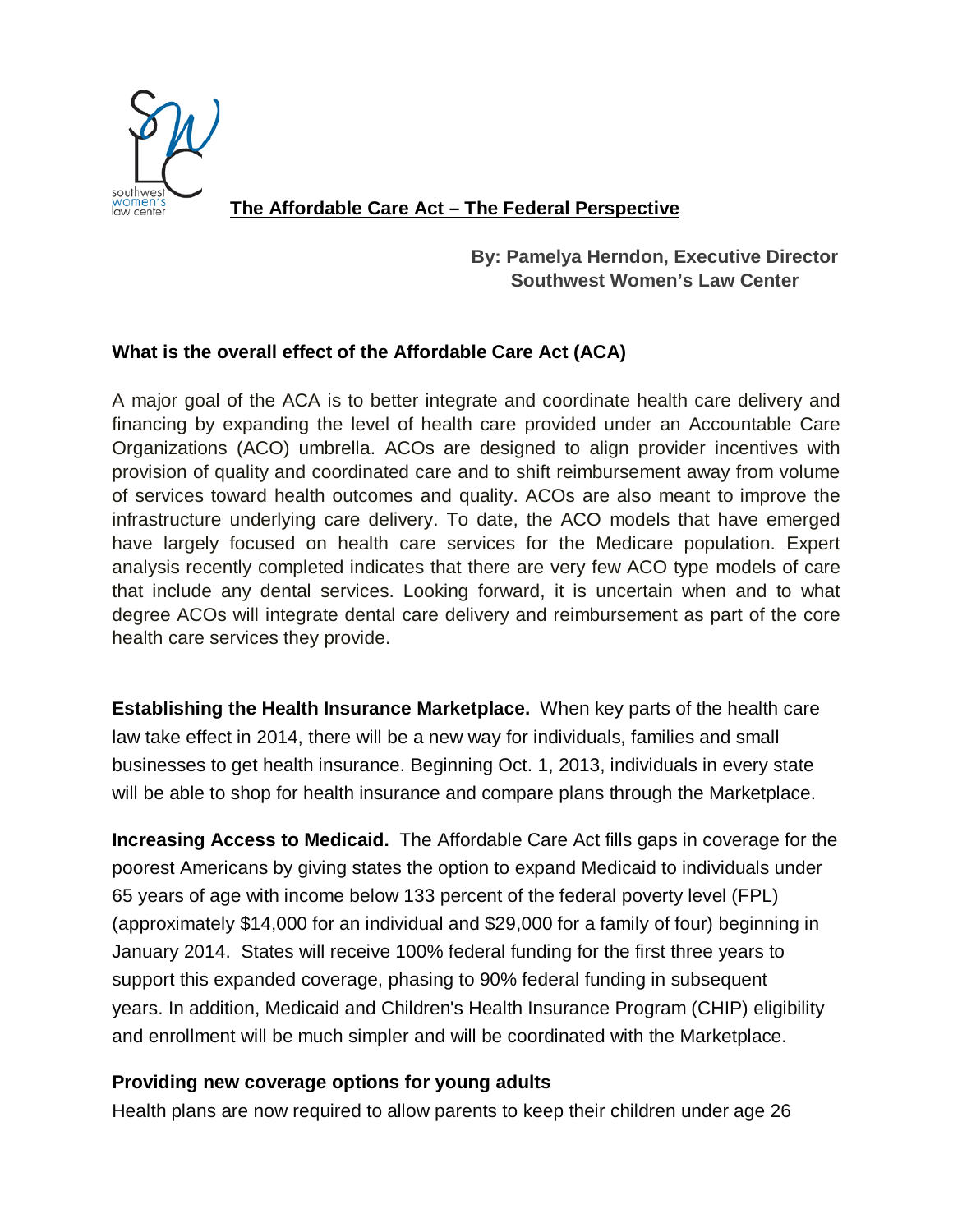without job-based coverage on their family coverage, and, thanks to this provision, [3.1](http://www.healthcare.gov/news/factsheets/2012/06/young-adults06192012a.html)  [million](http://www.healthcare.gov/news/factsheets/2012/06/young-adults06192012a.html) young people have gained coverage nationwide

## **[Making prescription drugs affordable for seniors](http://www.healthcare.gov/law/features/65-older/drug-discounts/index.html)**

The Affordable Care Act makes prescription drug coverage (Part D) for people with Medicare more affordable. It does this by gradually closing the gap in drug coverage known as the "donut hole." Since the enactment of the law, 6.1 million Americans with Medicare who reached the donut hole have saved over \$5.7 billion on prescription drugs. Nationwide, drug savings of \$2.5 billion in 2012 were higher than the \$2.3 billion in savings for 2011. In 2012, people with Medicare in the "donut hole" received a 50 percent discount on covered brand name drugs and 14 percent discount on generic drugs. And thanks to the Affordable Care Act, coverage for both brand name and generic drugs will continue to increase over time until the coverage gap is closed.

## **[Covering preventive services with no deductible or co-pay](http://www.healthcare.gov/law/features/65-older/medicare-preventive-services/index.html)**

The health care law requires many insurance plans to provide coverage without cost sharing to enrollees for a [variety of preventive health services,](http://www.healthcare.gov/news/factsheets/2010/07/preventive-services-list.html) such as colonoscopy screening for colon cancer, Pap smears and mammograms for women, well-child visits, and flu shots for all children and adults.

In 2011 and 2012, [71 million](http://aspe.hhs.gov/health/reports/2013/PreventiveServices/ib_prevention.cfm) Americans with private health insurance gained preventive service coverage with no cost-sharing. For policies renewing on or after August 1, 2012, women can now get coverage without cost-sharing of even more preventive services they need.

The Affordable Care Act is also removing barriers for people with Medicare. With no deductibles or co-pays, cost is no longer a barrier for seniors and people with disabilities who want to stay healthy by detecting and treating health problems early. In 2012 alone, an estimated 34.1 million people with Medicare benefited from Medicare's coverage of preventive services with no cost-sharing.

# **[Providing better value for your premium dollar through the 80/20 Rule](http://www.healthcare.gov/law/features/costs/value-for-premium/index.html)**

Under the new health care law, insurance companies must provide consumers greater value by spending generally at least 80 percent of premium dollars on health care and quality improvements instead of overhead, executive salaries or marketing. If they don't, they must provide consumers a rebate or reduce premiums.

## **[Removing lifetime limits on health benefits](http://www.healthcare.gov/law/features/costs/limits/index.html)**

The law bans insurance companies from imposing lifetime dollar limits on health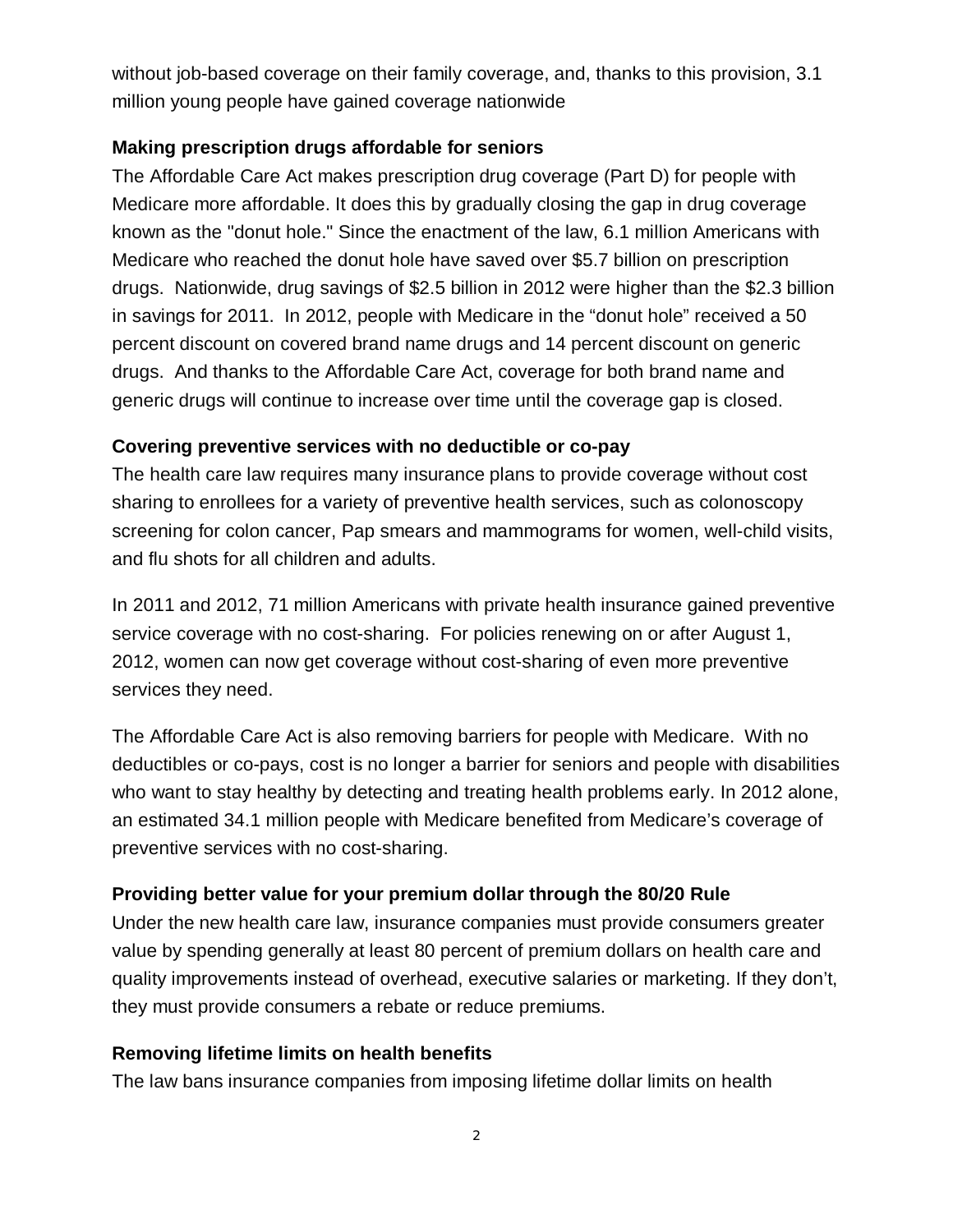benefits – freeing cancer patients and individuals suffering from other chronic diseases from having to worry about going without treatment because of their lifetime limits.

### N**[ew coverage options for individuals with pre-existing conditions](http://www.healthcare.gov/law/features/choices/pre-existing-condition-insurance-plan/index.html)**.

Pre-Existing Condition Insurance Plan (PCIP) makes health coverage available to individuals who are a U.S. citizen or reside in the U.S. legally, who have been denied health insurance because of a pre-existing condition, *and* who have been uninsured for at least six months. On February 16, 2013, the federally-run Pre-Existing Condition Insurance Plan (PCIP) suspended acceptance of new enrollment applications until further notice. However, the state operated PCIP is still accepting applications.

### **Strengthening partnerships with New Mexico**

The law gives states support for their work to build the health care workforce, crack down on fraud, and support public health. These partnerships help ensure that health care providers are working where they are needed most - in both urban and rural areas.

## **Health Insurance Exchanges**

Exchanges must be in place in time to begin enrolling beneficiaries by October, 2013. Initially, the exchange will be available to individuals and small businesses only allowing the purchasers to select from various private health care plans. Under the ACA, people with incomes between 100-400 percent of the FPL are eligible to receive federally subsidized coverage through the exchange.

A key aspect of the ACA is the individual mandate to obtain health insurance covering 'essential' health benefits. To achieve this goal, the law ensures health plans offered in the individual and small group markets, both inside and outside of the Affordable Insurance Exchanges (Exchanges), must offer "essential health benefits." Essential health benefits must include items and services within at least the following 10 categories:

- 1. Ambulatory patient services
- 2. Emergency services
- 3. Hospitalization
- 4. Maternity and newborn care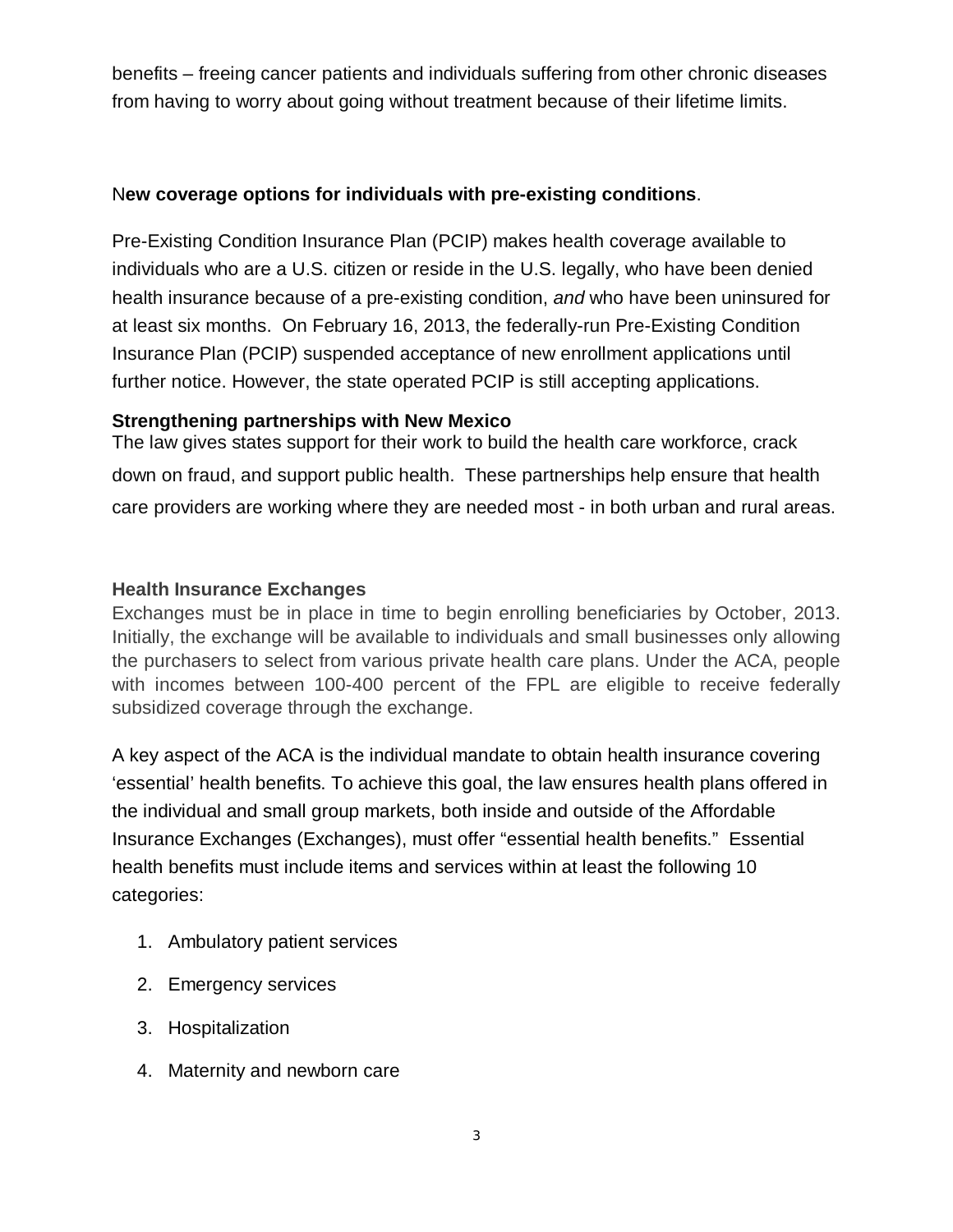- 5. Mental health and substance use disorder services, including behavioral health treatment
- 6. Prescription drugs
- 7. Rehabilitative and habilitative services and devices
- 8. Laboratory services
- 9. Preventive and wellness services and chronic disease management, and
- 10. Pediatric services, including oral and vision care

Although the law includes pediatric dental care in a list of essential health benefits to be provided by small and individual group health plans, dental care for adults is not included in that essential benefit package. To ensure a consistent level of consumer protections, stand-alone dental plans must offer the pediatric oral essential health benefit without annual and lifetime limits.

## **Top 7 things you can do now to get ready to purchase on the Exchange**

- 1. **[Learn about different types of health insurance.](http://www.healthcare.gov/using-insurance/understanding/options/index.html)** Through the Marketplace, you'll be able to choose a health plan that gives you the right balance of costs and coverage.
- 2. **Make a list of questions you have before it's time to choose your health plan.** For example, ["Can I stay with my current doctor?"](http://www.healthcare.gov/using-insurance/understanding/basics/index.html#CanIkeepmycurrentdoctor) or "Will this plan cover my health costs when I'm traveling?"
- 3. **Make sure you understand how insurance works, including deductibles, out-of-pocket maximums, copayments, etc.** You will want to consider these details while you're shopping around. Visit www.healthcare.gov[/Insurance](http://www.healthcare.gov/using-insurance/understanding/basics/index.html)  [Basics](http://www.healthcare.gov/using-insurance/understanding/basics/index.html) to learn more about how insurance works.
- 4. **Start gathering basic information about your household income.** Most people will qualify to get a break on costs, and you'll need income information to find out how much you are eligible to receive.
- 5. **Set your budget.** There will be different types of health plans to meet a variety of needs and budgets, and breaking them down by cost can help narrow your choices.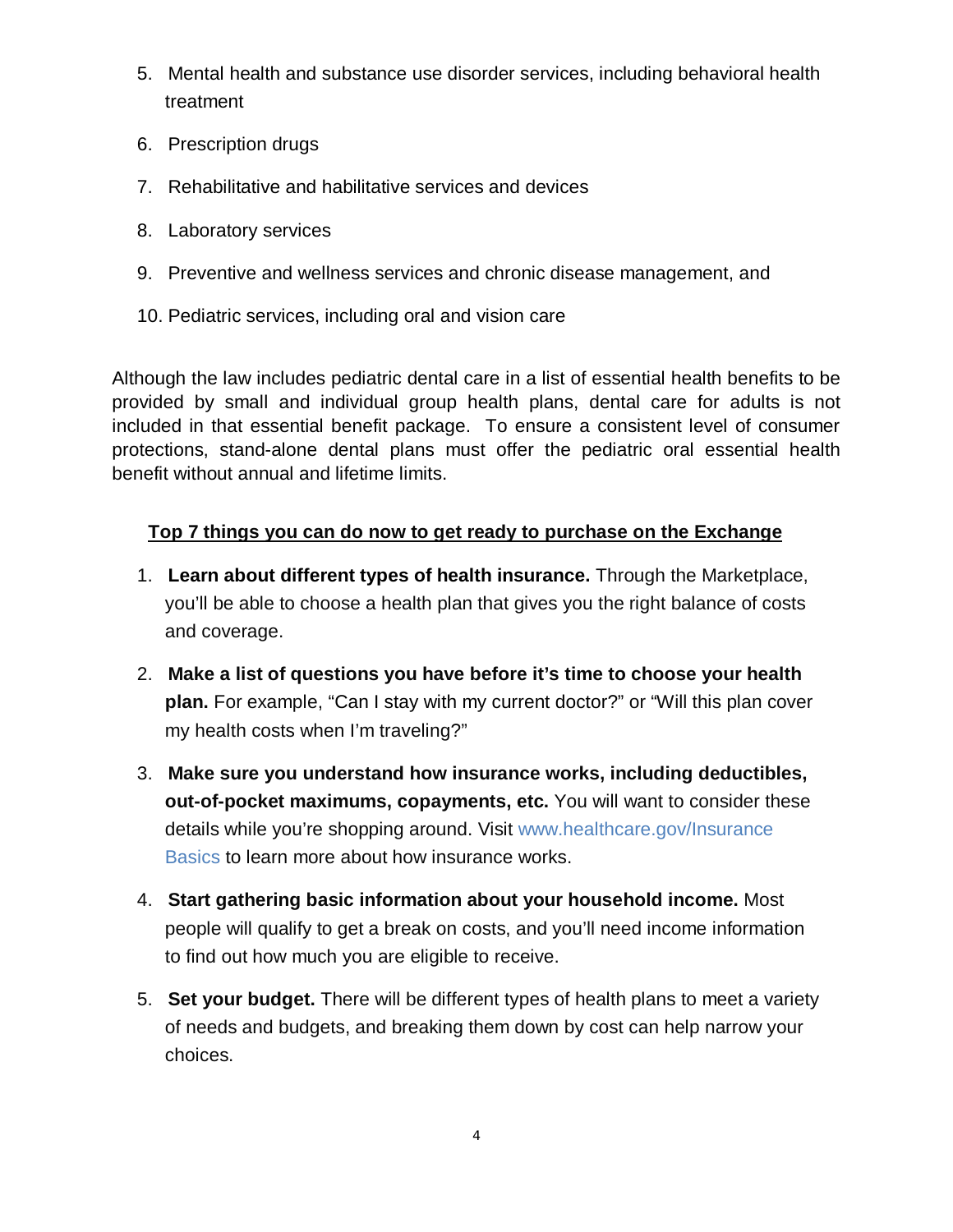- 6. **Find out from your employer whether they plan to offer health insurance, especially if you work for a small business.**
- 7. **Explore current options.** You may be able to get help with insurance now, through existing programs or changes that are in effect already from the new health care law. [Use our resources](http://www.healthcare.gov/law/information-for-you/index.html) to get information about health insurance for adults up to age 26, children in families with limited incomes (CHIP), and Medicare for people who are over 65 or have disabilities.

### **Medicaid**

The ACA provides for the expansion of Medicaid to cover people with incomes below 138 percent of the federal poverty level (FPL). The federal government will pickup 100 percent of the cost of covering this additional population initially and 90 percent of the cost long term.

As Medicaid programs and providers prepare to cover more patients in 2014, the Act requires states to pay primary care physicians no less than 100% of Medicare payment rates in 2013 and 2014 for primary care services. The increase is fully funded by the federal government.

To expand the number of Americans receiving preventive care, the law provides new funding to state Medicaid programs that choose to cover preventive services for patients at little or no cost.

The law establishes a national pilot program to encourage hospitals, doctors, and other providers to work together to improve the coordination and quality of patient care. Under payment ["bundling,](http://www.healthcare.gov/glossary/p/payment-bundling.html)" hospitals, doctors, and providers are paid a flat rate for an episode of care rather than the current fragmented system where each service or test or bundles of items or services are billed separately to Medicare. For example, instead of a surgical procedure generating multiple claims from multiple providers, the entire team is compensated with a "bundled" payment that provides incentives to deliver health care services more efficiently while maintaining or improving quality of care. It aligns the incentives of those delivering care, and savings are shared between providers and the Medicare program.

**Taxes and Limits on Tax Preferred Accounts**

5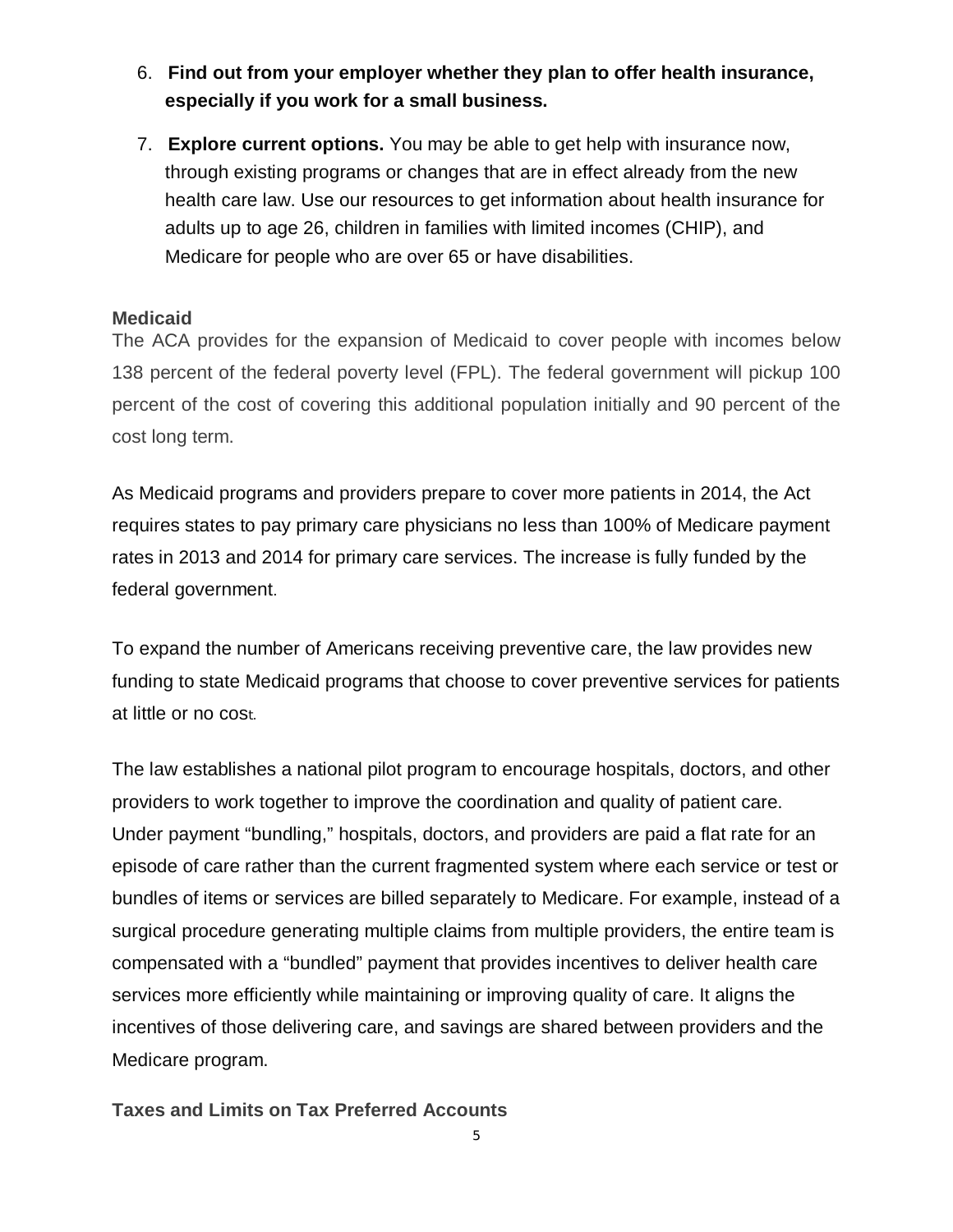Flexible spending accounts allow employees to set aside tax-free money to pay medical and dental bills. Starting in 2013, the FSA set-aside will be limited to \$2,500 a year and increased annually by a cost-of-living adjustment.

#### **Small Businesses**

Small employers have a tough time finding and affording coverage that meets the needs of their employees. Starting in 2014, Small Businesses will have more choice and control over their health insurance spending through the Small Business Health Options Program (SHOP), a new program designed to simplify the process of finding health insurance for your small business.

#### **Small Businesses will control the coverage you offer**

Small Business owners will choose the level of coverage you'll offer, and define how much you'll contribute towards your employees' coverage.

#### **Access to tax benefits**

Small Businesses will have exclusive access to an expanded [Small Business](http://www.irs.gov/uac/Small-Business-Health-Care-Tax-Credit-for-Small-Employers)  [Healthcare Tax Credit.](http://www.irs.gov/uac/Small-Business-Health-Care-Tax-Credit-for-Small-Employers) This tax credit covers as much as 50% of the employer contribution toward premium costs for eligible employers who have low- to moderatewage workers.

When Small Business owners who get insurance through the SHOP, makes it easy for you take advantage of other tax breaks too including the chance for you and your employees to use pre-tax dollars to make your premium payments.

#### **New consumer protections**

Small Business owners and their employees will also benefit from new protections that help you get real value for your premium dollars. There are new limits on the higher premiums insurers can charge businesses with older employees, and an employee with high health care costs no longer increases your group's premium. There are also new limits on the share of premiums going to insurers' profits and administrative costs.

#### **Insurance plans run by private companies**